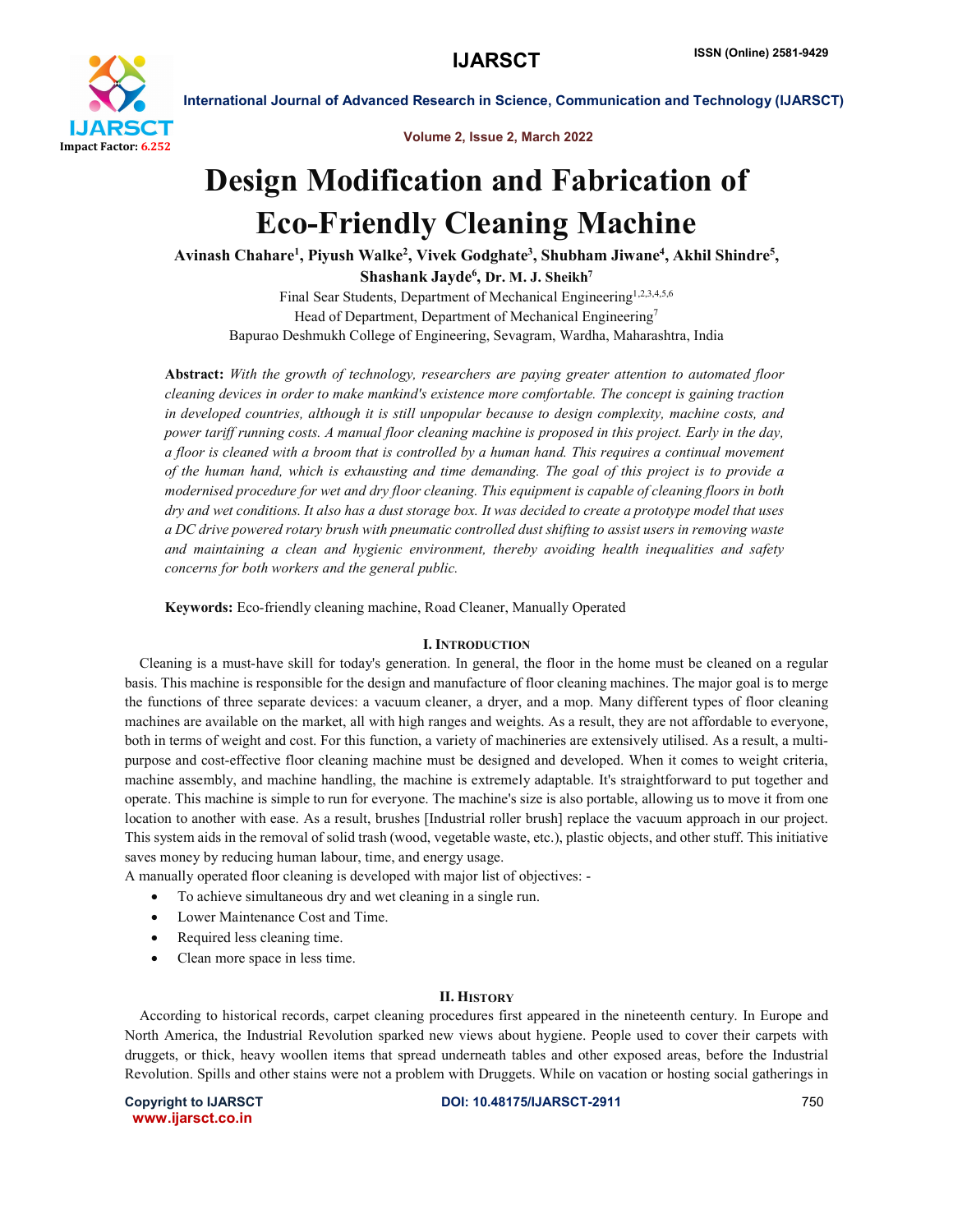

#### Volume 2, Issue 2, March 2022

their houses, wealthy people covered their carpets with canvas fabric. Houses filled with dust, grime, and soot due to a lack of ventilation, prompting residents to look for ways to clean them.

 At the period, people put a high value on their homes, prompting a creative mind set to clean them more effectively. One of the most prevalent carpet cleaning methods entailed brooming carpets to remove sand, dust, and soot; unfortunately, this procedure failed to remove stains. Effective stain removal procedures did not exist until the 1830s, when inventive housewives documented their ink, grease, and oil-cleaning secrets. Scrubbing the carpet with lemon juice and a hot loaf of bread was one stain removal approach. The introduction of the first manually-operated vacuum cleaner in the late 1860s and 1870s revolutionised carpet cleaning practises. The vacuum cleaner made it easier for individuals to keep their homes clean on a daily basis.

 In 1868, Ives W. McGuffey created the Whirlwind, which was the first manually operated vacuum cleaner. The Whirlwind was small, light, and difficult to control. Other inventors in the United States and Europe created their own manually operated vacuum cleaners. Readers may receive a variety of expert cleaning tips in numerous periodicals by the 1880s. One approach required scrubbing the carpet with a flannel cloth and then rinsing it with cold water after mixing water and bull's gall. Because carpet had become unfashionable throughout the 1920s and 1930s, the vacuum cleaning sector went silent. Most participants, however, agreed that rugs needed to be vacuumed before being shampooed. The carpet cleaning and flooring industries have refined their systems and chemicals over time to clean more effectively

#### III. LITERATURE REVIEW

The literature of various researcher's on the cleaning machine has been studied  $\&$  summary of their contribution is presented below:

[1] Arjun V Murali et al. (2017) in their research, they work on floor cleaning machine. Their aim to develop and modernized process for cleaning the floor with wet and dry. At first dust is collected from vacuum cleaner. After that Water is sprayed from water tank and floor cleaning is done by rotating press which is coupled to the DC motor. Fan is used to dry the water which is fitted to the Back side of the vehicle.

[2] Mr. S. Rameshkumar et al. (2018) in their research, they work on Design and fabrication of multipurpose floor cleaning machine. In their work, modelling and analysis of the floor cleaning machine was done using suitable commercially available software. From the finite element analysis, they observe that the stress level in the manually operated floor cleaning machine is within the safe limit.

[3] Samarth G. Gaikwad et al. (2019) in their research, they work on Design and development of multifunctional floor scrubber and cleaner. They focused on to design and develop a multifunctional floor scrubber and cleaner which will substantially reduce the cleaning time and cost of the machine. At the same time, the floor cleaning machine should be capable of cleaning rough as well as smooth floors and inaccessible corners effectively. Through efficient project management, aspects like minimization of manufacturing and operational cost, aesthetic and ergonomic considerations were taken into account. Eventually this machine will lead to hefty decrease in time, money and effort.

[4] Shubham Khade (2017) In his research, he works on multi-use floor cleaning machine. He developed machine which is capable of performing cleaning of floor and corners effectively, semiautomatic water spray, cleaning of byre, dry as well as wet cleaning tasks. This floor cleaning machine is designed by keeping the basic considerations for machine and operational cost reduction, efforts reduction, environment friendly and easy handling.

[5] Shubham Antapurkar (2018) in his research, he works on Arduino based dry and wet automatic floor cleaner. His aim is to construct a floor cleaner which will be fully automatic providing dry and wet cleaning as well as UV sterilization. The current market is occupied by cleaners with only one or two functionality. For its cost reduction and simplicity, he is using Arduino. The cleaner will be a step for providing comfortable life by resolving problems in traditional floor cleaning methods.

[6] Ms. R. Abarna et al. in their research, they work on Design and fabrication of automatic floor cleaning machine. Their system enables cleaning of the floor by the help of highly stabilized and rapidly functionalized electronic and mechanical control system. Current project work targets to use automatic floor cleaner for large floor in household purposes and office floors. The cleaning purpose is specifically carried out by continuous relative motion between a scrubber and the floor surface.

www.ijarsct.co.in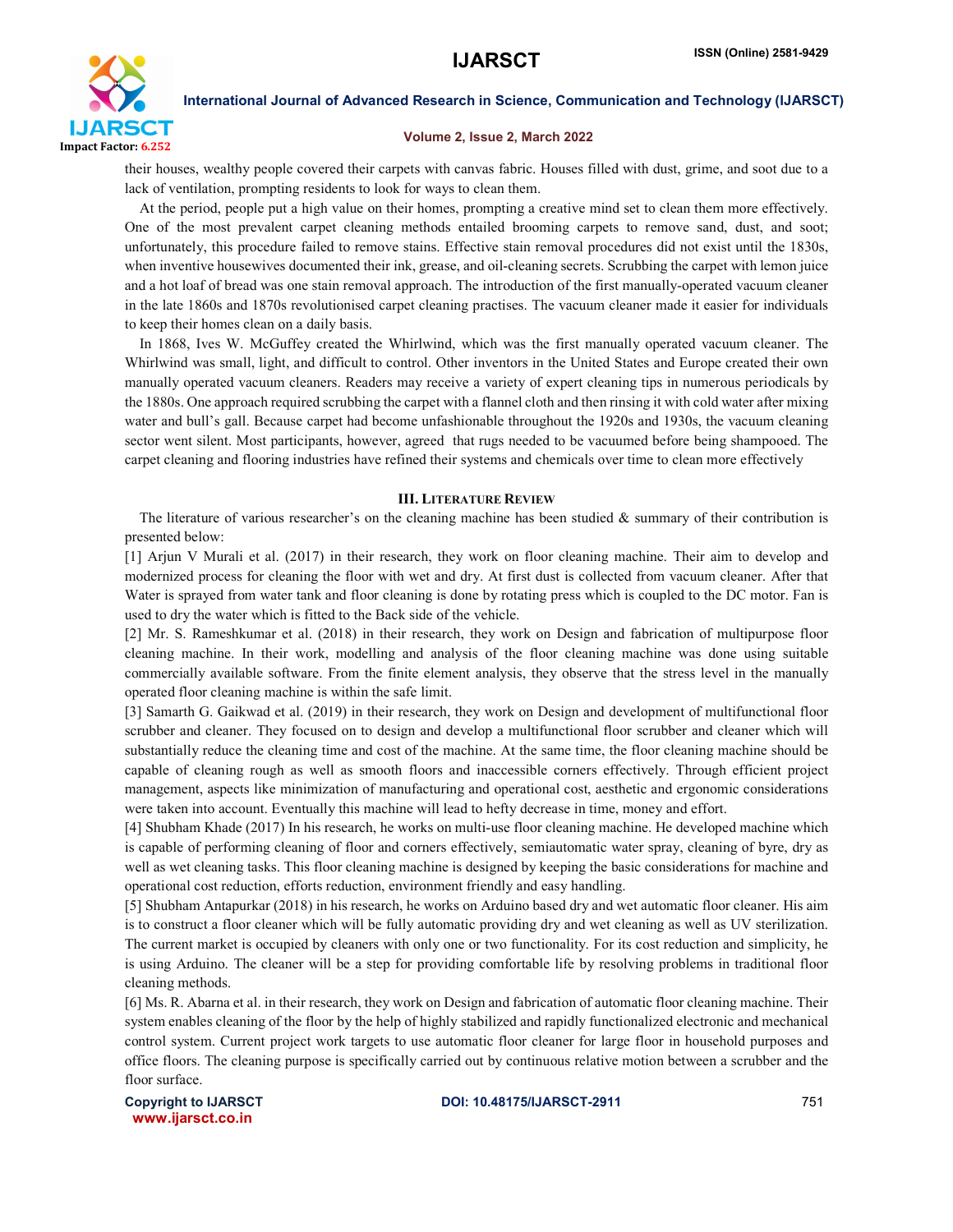

### Volume 2, Issue 2, March 2022

[7] Himani Patel (2019) in her research, she works on wireless multipurpose floor cleaning machine. She focused on the problems of long wires so to overcome this problem she use battery system which can be rechargeable when electricity is available and work as required.

# IV. PROBLEM FORMULATION

 Some dust and dirt particles may remain on the floor during manual cleaning, and due to the movement of air, dirt and dust particles transfer from one surface to another, causing problems during cleaning and increasing physical labour. As a result, there is little motivation to clean the surface, and as a result, it takes longer. During the rainy season, muddy water is dumped on the corner of the wall, and manual cleaning is unable to remove all of the water from the surface of the floor, resulting in a sleepy surface and potentially increasing the risk of accidents. Additionally, water that remains on the corridor enters the rooms, increasing the risk of accidents. Due to the uneven surface of the corridor or floor, the intended cleaning is not reached during wet cleaning of the surface, and backflow of the water occurs, which tends to increase manual effort and makes cleaning the uneven surface of the floor more difficult and time consuming. As a result, it was decided to alter the design and build an environmentally friendly cleaning equipment.

# 2.1 Scope of Work

- 1. Cleaning of railway station, Bus Stand, road surfaces, College Area.
- 2. It can be widely used in industrial sector.
- 3. To reduce human efforts.
- 4. To save the time.
- 5. To reduce the cost.

### 2.2 Aim and Objective

- 1. To develop a machine that helps in easy and quick cleaning.
- 2. To provide the alternative method for road cleaning.
- 3. To reduce human efforts.
- 4. To save the time.
- 5. To reduce the cost.
- 6. To prevent injuries due to tripping or slipping. Injuries due to slips and trips on level floors are a major cause of accidental injury or death. Bad practice in floor cleaning is itself a major cause of accidents.
- 7. To beautify the floor.
- 8. To remove stains dirt.

### 2.3 Research Methodology

To carry out the project work following Methodology is selected

- Literature Review
- Identification of critical design parameters
- Design Modification
- Fabrication of Eco friendly cleaning machine
- Testing

### 2.4 Technical Specification

| <b>Parameters</b> | <b>Specification</b>          |
|-------------------|-------------------------------|
| Wheel Material    | Plastic, Stainless steel      |
| Axle material     | Mild Steel                    |
| Sweeper Material  | Polypropylene/ plastic/ Steel |
| Frame Material    | Steel                         |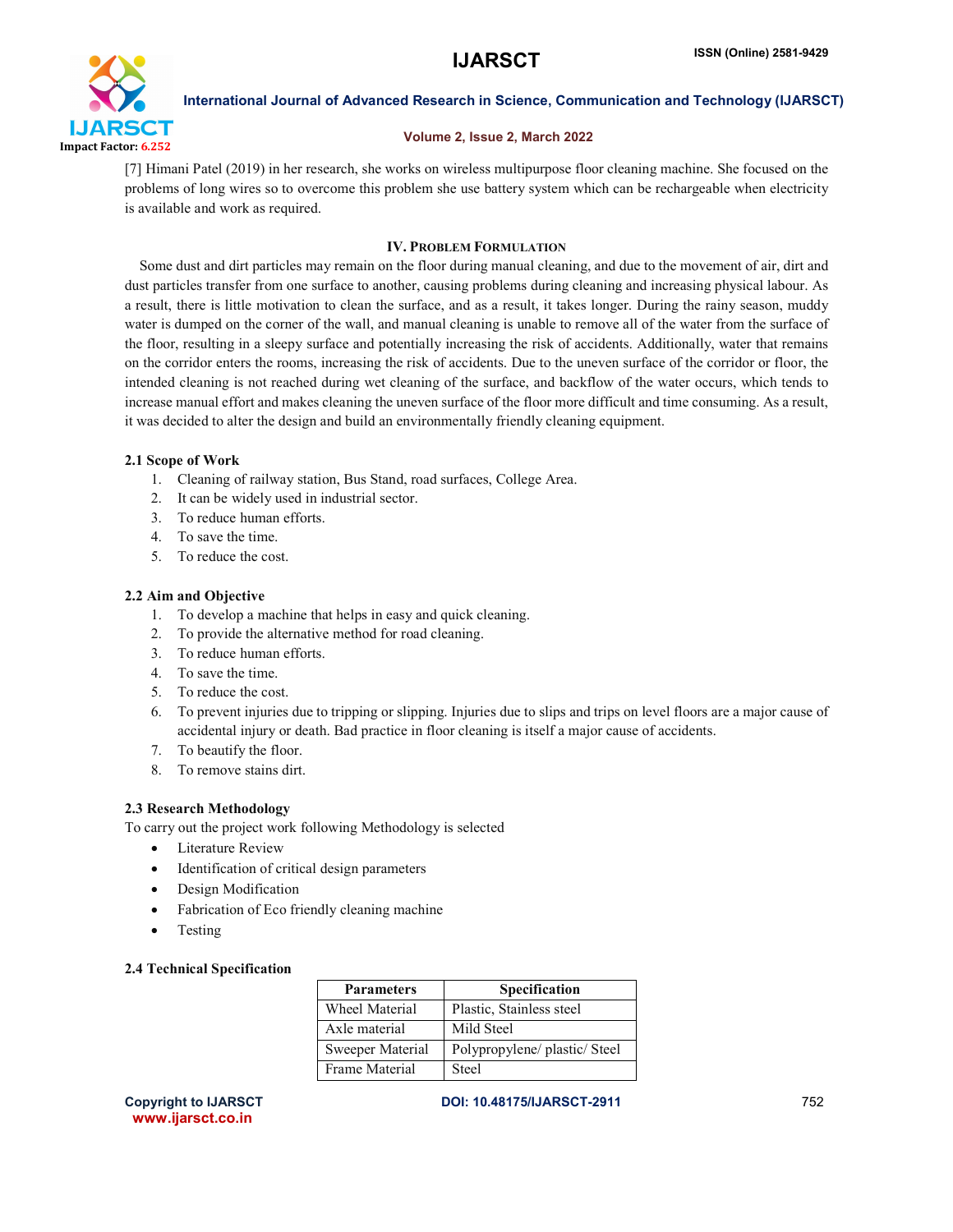

#### Volume 2, Issue 2, March 2022

| Gear ratio   | $1-3$            |
|--------------|------------------|
| Chain        | Alloy steel      |
| Shaft        | 25 <sub>mm</sub> |
| <b>Brush</b> | $Nylon(18$ inch) |

# 2.5 Types of Transmission Systems

- 1. Gear drive transmission
- 2. Belt drive transmission
- 3. Chain drives transmission

# A Gear Drive Transmission

 A transmission is a machine in a power transmission system, which provides controlled application of the power. Often the term transmission refers simply to the gearbox that uses gears and gear trains to provide speed and torque conversions from a rotating power source to another device.

#### B. Belt Drive Transmission

 A belt is a looped strip of flexible material used to mechanically link two or more rotating shafts. A belt drive offers smooth transmission of power between shafts at a considerable distance. Belt drives are used as the source of motion to transfer to efficiently transmit power or to track relative movement.

### C. Chain Drives Transmission

 A chain drive is a chain of links passing over sprockets that makes one shaft start rotating another. A simple chain drive is shown in fig 3.3 Chain drives, gear drives and belt drive systems are all effective power transmission choices.



### 2.6 Industrial Brush

 A brush is a tool with bristles made of hair, wire, metal, synthetic fibres, or other natural materials linked to a wooden, plastic, wire, or metal handle. Some brushes have been designed to function with power equipment for heavy-duty tasks like removing paint or polishing metals.

 Brushes come in a wide range of sizes and shapes, from hair artist brushes to brushes with a few of feet in diameter that are used to clean floors and polish metals. Brushes are shaped and designed to accommodate a variety of purposes. The brush is essentially an abrasive tool for cleaning and removing paint and other materials from a surface. It's also used to clean surfaces and improve the environment.



www.ijarsct.co.in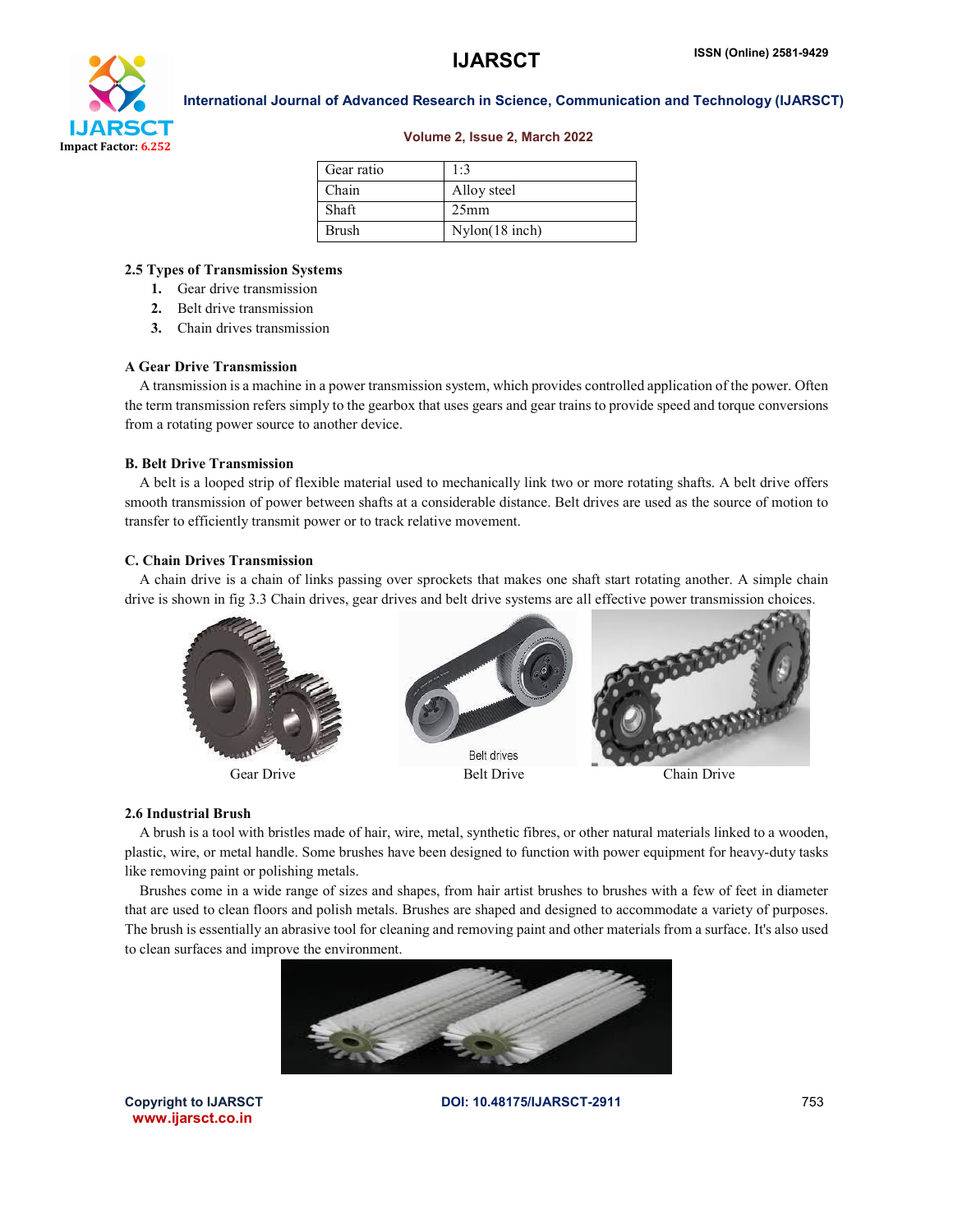

# Volume 2, Issue 2, March 2022

# 2.7 Frame

 It is the system's foundation. It is connected to all of the systems and components. The chassis has a significant impact on the system's stability. It's either square, rectangular, or circular. A chassis is an internal vehicle structure that supports and protects various internal sections of an artificial item during its creation and operation. The undercarriage of a vehicle, which consists of the frame, is an example of a chassis (on which the body is mounted). A rolling chassis is an assemblage that includes the running gear, such as wheels and transmission, and occasionally even the driver's seat.



# A. Design Calculation

Calculation Design of Gear:- Given:

- Power transmission ratio  $i = 1.3$
- Gear speed  $N2 = 50$  rpm

Assume:

- Shear stress  $\tau$  = 28 N mm2/(assume)
- Arrangement: External we know  $i = Z_2/Z_1 = N_1/N_2$

So, 1.3 =N\_1/50

 $N1 = 65$ rpm

Torque requirement and selection of motor:-

We know  $T = \pi/16 \times \tau \times d^3$ 

Given: Shaft diameter,  $d = 25$ mm

 $T = \pi/16 \times 28 \times 253 = 85.902$ Nmm.

Also we know

P =  $2\pi N T/60 = (2\pi \times 50 \times 85.90)/60$  P = 0.45Kw





www.ijarsct.co.in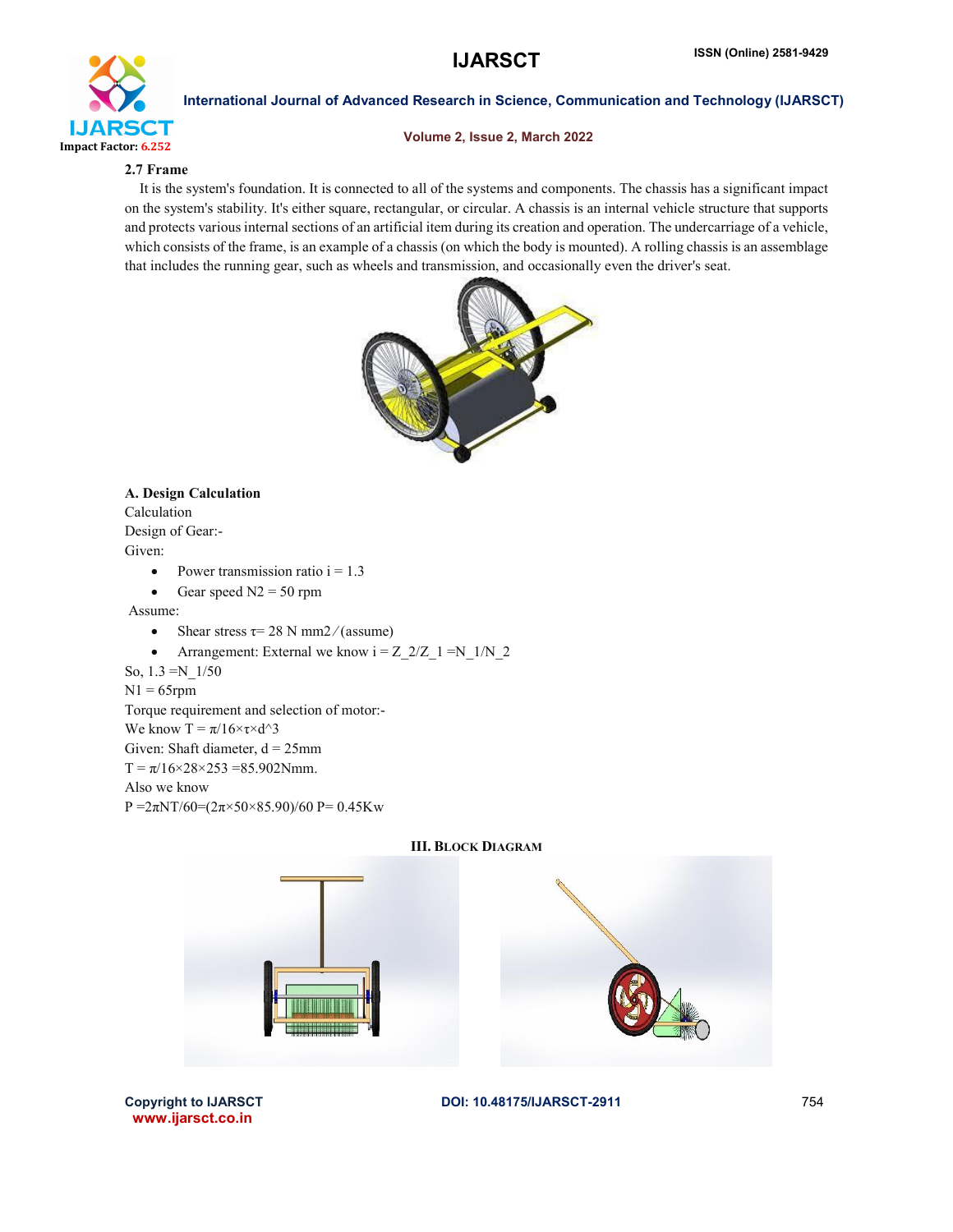

#### Volume 2, Issue 2, March 2022



#### IV. CONCLUSION

 In our project we introduced a floor cleaning machine. The main motive of the project is to cover the aspects of cleanliness in the society. The multiple applications provide a wide range of functions in which we can clean the pipe, scrubbing of surface for proper cleaning of the floor, remove dust and dirt from the road, provide a pick and place mechanism by which obstacles can be removed. This project will be very helpful for the society and plays a vital role in cleanliness of the country. The existing cleaning machine have some disadvantages, Few of those are the motor is not detachable and the high rpm leads to vibration of the whole system. If these features will be modified, this will work well. This design of automated floor cleaning system can be used to clean any kind of remote places. As the motors selected can consume much less power so it will be the power saving and cost saving too.

#### **REFERENCES**

- [1]. Mr. S. Rameshkumar, M. Selvakumar, S. Senthilkumar, P. Surya, I. Thilagavathi, 2018, Design Fabrication of Multipurpose Floor Cleaning Machine, International Journal of Advanced Science and Engineering Research.
- [2]. Muhammad Kashif Shaikh Ghaffar, M. Aadil Arshad, NandKishor S. Kale, Ansari M Bilal, Prof D. M. Ugle, 2018, A Research Paper on "Design and Development of Floor cleaning machine", International Journal of Advance Engineering and Research Development (IJAERD).
- [3]. Arjun V Murali, Amal Raj, AnandhuJayaram et al, "Floor Cleaning Machine", International Journal of Advanced Engineering and Global Technology, ISSN No: 2309-4893, Volume 5, Issue-03, May 2017,18241826.
- [4]. Mr. S. Rameshkumar, M. Selvakumar, S. Senthilkumar et al, "Design and Fabrication of Multipurpose Floor Cleaning Machine", International Journal of Advanced Science and Engineering Research, ISSN: 24559288, Volume 3, Issue: 1, 2018, 1012-1019.
- [5]. Sandeep. J. Meshram, Dr. G.D. Mehta--Design and Development of Tricycle Operated Street Cleaning Machine! - Journal of Information, Knowledge and Research in Mechanical Engineering
- [6]. Anup Mendhe, Mayank Lalka, Dinesh Shende et al, "Multipurpose Floor Cleaning Machine", International Journal for Scientific Research & Development, ISSN (online): 2321-0613, Volume 5, Issue 01, 2017,740742.
- [7]. Ms. R. Abarna, S.Devadharshini, S.Dhileep et al,"Design And Fabrication Of Automatic Floor Cleaning Machine", International Journal of Science and Engineering Research, (p)-2230-235, 3221 5687, (P) 3221 568X, Volume 6 Issue 4 April -2018.
- [8]. Himani Patel and Mahima Patel, "Wireless Multi -Purpose Floor Cleaning Machine", International Journal of Latest Technology in Engineering, Management & Applied Science, ISSN 2278-2540, Volume 8, Issue 4, April 2019 ,16-19.
- [9]. Sandeep. J. Meshram, Dr. G.D. Mehta ―Design and Development of Tricycle Operated Street Cleaning Machinel - Journal of Information, Knowledge And Research In Mechanical Engineering ISSN 0975 – 668X Nov 15 To Oct 16 | Volume– 04, Issue- 01.
- [10]. M. Ranjit Kumar1 M. Tech Student, Mechanical Engineering, Nagarjuna College of Engineering and Technology, Bangalore, India. ISSN: 2278-0181 Vol. 4 Issue 04, April-2015

```
 www.ijarsct.co.in
```